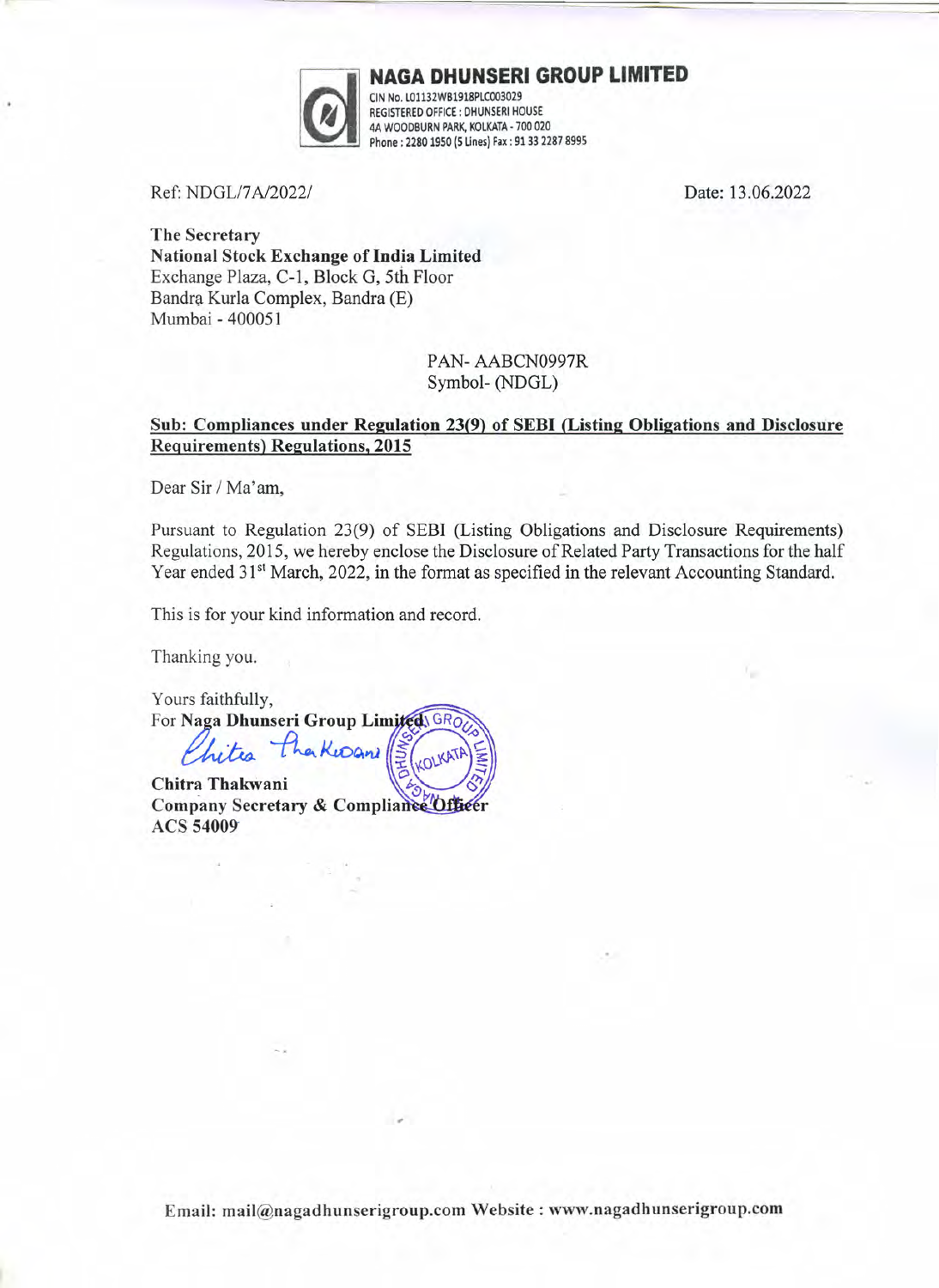|                         | NAGA DHUNSERI GROUP LIMITED                                                                                             |  |                                      |     |                                                                                              |                                                                             |                                                           |                                                                             |                                                      |                                                                                                                                      |                                                                                                                                                     |  |                                                                            |                                                                                     |                      |        |                       |                                                                                                                                                                                                  |
|-------------------------|-------------------------------------------------------------------------------------------------------------------------|--|--------------------------------------|-----|----------------------------------------------------------------------------------------------|-----------------------------------------------------------------------------|-----------------------------------------------------------|-----------------------------------------------------------------------------|------------------------------------------------------|--------------------------------------------------------------------------------------------------------------------------------------|-----------------------------------------------------------------------------------------------------------------------------------------------------|--|----------------------------------------------------------------------------|-------------------------------------------------------------------------------------|----------------------|--------|-----------------------|--------------------------------------------------------------------------------------------------------------------------------------------------------------------------------------------------|
| Annex                   |                                                                                                                         |  |                                      |     |                                                                                              |                                                                             |                                                           |                                                                             |                                                      |                                                                                                                                      |                                                                                                                                                     |  |                                                                            |                                                                                     |                      |        |                       |                                                                                                                                                                                                  |
|                         |                                                                                                                         |  |                                      |     | Format for disclosure of related party transactions every six months ending 31st March, 2022 |                                                                             |                                                           |                                                                             |                                                      |                                                                                                                                      | by the listed entity/subsidiary. These details need to be disclosed only once, during the<br>reporting period when such transaction was undertaken. |  |                                                                            |                                                                                     |                      |        |                       | Additional disclosure of related party transactions - applicable only in case the related party<br>transaction relates to loans, inter-corporate deposits, advances or investments made or given |
| S. No                   | Details of the party<br>Details of the counterparty<br>(listed entity)<br>/subsidiary) entering<br>into the transaction |  |                                      |     | Type of related<br>party<br>transaction                                                      | Value of the<br>related party<br>transaction as<br>approved by<br>the audit | Value of<br>transaction<br>during the<br>reporting period | In case monies are due to either<br>party as a result of the<br>transaction |                                                      | In case any financial<br>indebtedness is incurred to<br>make or give loans, inter-<br>corporate deposits, advances<br>or investments |                                                                                                                                                     |  | Details of the loans, inter-corporate deposits, advances or<br>investments |                                                                                     |                      |        |                       |                                                                                                                                                                                                  |
|                         | Name                                                                                                                    |  | PAN Name                             | PAN | Relationship of<br>the counterparty<br>with the listed<br>entity or its<br>subsidiary        |                                                                             | committee                                                 |                                                                             | Opening<br>balance                                   | Closing<br>balance                                                                                                                   | Nature of<br>indebtedness<br>$($ loan $/$<br>issuance of<br>debt/ any<br>other etc.)                                                                |  | Cost Tenure                                                                | Nature<br>$($ loan $/$<br>advance/<br>inter-<br>corporate<br>deposit/<br>investment | Interest<br>Rate (%) | Tenure | Secured/<br>unsecured | Purpose for<br>which the<br>funds will be<br>utilised by the<br>ultimate<br>recipient of<br>funds (end-<br>usage)                                                                                |
|                         | Naga Dhunseri<br>Group Limited                                                                                          |  | Dhunseri Tea<br>& Industries<br>Ltd. |     | Group Company Rent Received                                                                  |                                                                             | 16,40,928.00                                              | 16,40,928.00                                                                |                                                      | 2,73,488.00                                                                                                                          |                                                                                                                                                     |  |                                                                            |                                                                                     |                      |        |                       |                                                                                                                                                                                                  |
|                         |                                                                                                                         |  |                                      |     |                                                                                              | Reimbursement<br>of Electric<br>Charges                                     | 19,042.14                                                 | 19,042.14                                                                   |                                                      |                                                                                                                                      |                                                                                                                                                     |  |                                                                            |                                                                                     |                      |        |                       |                                                                                                                                                                                                  |
| $\overline{2}$          | Naga Dhunseri<br>Group Limited                                                                                          |  | Trimplex<br>Investments              |     | Group Company                                                                                | <b>Licence Fees</b><br>Paid                                                 | 2,40,000.00                                               | 2,40,000.00                                                                 | $\blacksquare$                                       | $\overline{a}$                                                                                                                       |                                                                                                                                                     |  |                                                                            |                                                                                     |                      |        |                       |                                                                                                                                                                                                  |
|                         |                                                                                                                         |  | Limited                              |     |                                                                                              | Elecctric<br><b>Charges Paid</b>                                            | 74,471.00                                                 | 74,471.00                                                                   |                                                      | 12,330.00                                                                                                                            |                                                                                                                                                     |  |                                                                            |                                                                                     |                      |        | x                     |                                                                                                                                                                                                  |
| $\overline{\mathbf{3}}$ | Naga Dhunseri<br><b>Group Limited</b>                                                                                   |  | Chandra<br>Kumar<br>Dhanuka          |     | Non-Executive<br>Director                                                                    | <b>Sitting Fees</b><br>Commission                                           | 19,000.00<br>12,500.00                                    | 19,000.00<br>12,500.00                                                      | $\overline{\phantom{a}}$                             | 12,500.00                                                                                                                            |                                                                                                                                                     |  |                                                                            |                                                                                     |                      |        |                       |                                                                                                                                                                                                  |
| $\overline{4}$          | Naga Dhunseri<br>Group Limited                                                                                          |  | Aruna<br>Dhanuka                     |     | Non-Executive<br>Director                                                                    | <b>Sitting Fees</b><br>Commission                                           | 17,000.00<br>12,500.00                                    | 17,000.00<br>12,500.00                                                      | $\overline{a}$<br>$\overline{\phantom{a}}$           | 12,500.00                                                                                                                            |                                                                                                                                                     |  |                                                                            |                                                                                     |                      |        |                       |                                                                                                                                                                                                  |
| 5                       | Naga Dhunseri<br>Group Limited                                                                                          |  | Mrigank<br>Dhanuka                   |     | Non-Executive<br>Director                                                                    | <b>Sitting Fees</b><br>Commission                                           | 12,500.00                                                 | 12,500.00                                                                   | $\overline{\phantom{a}}$                             | $\overline{\phantom{a}}$<br>12,500.00                                                                                                |                                                                                                                                                     |  |                                                                            |                                                                                     |                      |        |                       |                                                                                                                                                                                                  |
| 6                       | Naga Dhunseri<br>Group Limited                                                                                          |  | Bhararti<br>Dhanuka                  |     | Non-Executive<br>Director                                                                    | <b>Sitting Fees</b><br>Commission                                           | 7,500.00<br>12,500.00                                     | 7,500.00<br>12,500.00                                                       | $\overline{\phantom{a}}$<br>$\overline{\phantom{a}}$ | 12,500.00                                                                                                                            |                                                                                                                                                     |  |                                                                            |                                                                                     |                      |        |                       |                                                                                                                                                                                                  |
| 7                       | Naga Dhunseri<br>Group Limited                                                                                          |  | Indra Kishore<br>Kejriwal            |     | Non-Executive<br>Independent                                                                 | <b>Sitting Fees</b><br>Commission                                           | 13,000.00<br>12,500.00                                    | 13,000.00<br>12,500.00                                                      | $\overline{\phantom{a}}$<br>$\tilde{\phantom{a}}$    | $\overline{\phantom{a}}$<br>12,500.00                                                                                                |                                                                                                                                                     |  |                                                                            |                                                                                     |                      |        |                       |                                                                                                                                                                                                  |
| 8                       | Naga Dhunseri<br>Group Limited                                                                                          |  | Gobind Ram<br>Goenka                 |     | Non-Executive<br>Independent                                                                 | <b>Sitting Fees</b><br>Commission                                           | 22,500.00<br>12,500.00                                    | 22,500.00<br>12,500.00                                                      | $\blacksquare$<br>$\sim$                             | ÷<br>12,500.00                                                                                                                       |                                                                                                                                                     |  |                                                                            |                                                                                     |                      | CERICA |                       |                                                                                                                                                                                                  |

*(litre* The Kwan: (EKIDATA)